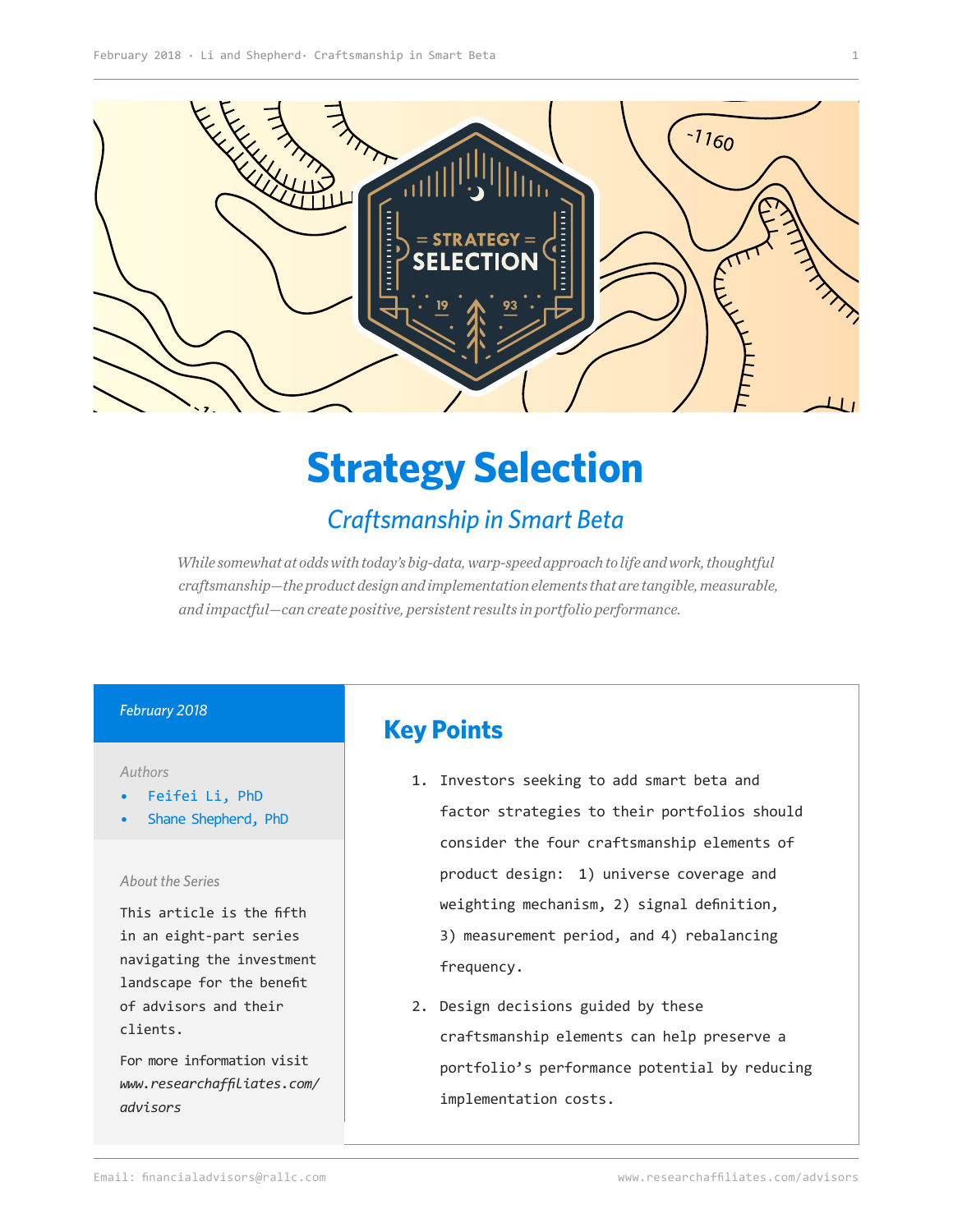## **Introduction**

*In the previous article in this series, our colleagues John West and Trevor Schuesler explained the challenges of seeking positive alpha through manager selection. In this article, we highlight how financial advisors may add value with due diligence efforts on, perhaps, a more reliable source of excess return—product craftsmanship.* 

## **"***We lean toward simplicity.***"**

Technology today pushes us to move faster in almost every area of our life. We are encouraged to consume our news in 140-character bites, race through podcasts on 1.5x speed, and

make every effort to "10x" our efficiency, condensing what we used to accomplish in 40 hours into a 4-hour workweek. Overawed with big data, we tend to be impressed by the glitter of complexity, and let slip from sight an appreciation for the simple beauty of the straightforward. When we rush at warp speed, much can be lost. In the investment industry, the application of nuanced, masterful strokes of design and development are rapidly becoming a fading art.

Investors face a dizzying array of decisions as they navigate the hordes of "latest and greatest" factor and smart beta strategies and new product launches. Many clients are seeking specific long-term factors as robust drivers of returns, without recognizing that the world is constantly changing, that mean reversion can flip historical alphas on their heads, and that equilibrium relationships are themselves not static. We suggest shifting due diligence efforts to a critical, and often underappreciated, awareness of what we and others call *craftsmanship*<sup>1</sup> —the product design and implementation elements that are tangible, measurable, and impactful.

We begin by explaining what qualifies as a robust factor and then what we believe are the essential dimensions of quality craftsmanship in smart beta strategies. Whereas we focus on one of the most commonly accepted robust factors—value, as represented by the Fundamental Index™ approach—the underlying lessons and considerations drawn from this example are broadly applicable to all smart beta strategies.

## **Factor Robustness**

Our colleagues recently proposed a framework for how to determine which of roughly 300 factor strategies are robust (Beck et al., 2016). First, a factor should be grounded in a long and deep academic literature. This academic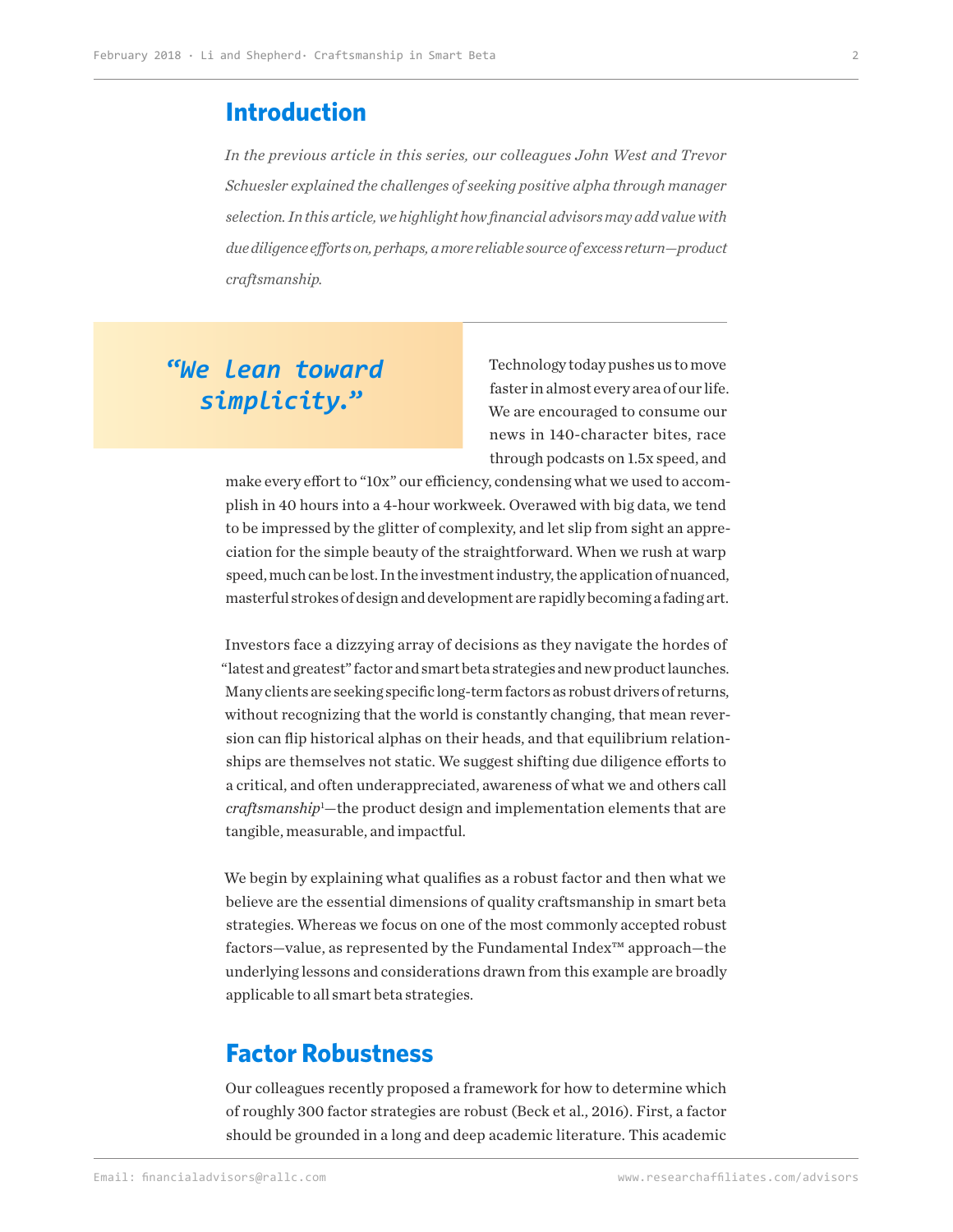scrutiny should identify a theoretical basis for the factor return premium, such as an investor psychological bias (behavioral explanation) or an undiversifiable risk exposure. Ideally, this theoretical foundation should be determined *before* looking at the data, so that we do not use data to build the theory. Second, a factor should be robust across defi-

**"***Creative design can reduce trading costs without complicating the implementation process.***"**

nitions, meaning that small changes in the measurement of a factor should not destroy its demonstrated performance. Third, a factor should be robust across geographies to show out-of-sample performance, and fourth, a factor should be implementable without incurring large trading costs that erode the factor's return premium. On a separate note, as our *[Alice in Factorland](https://www.researchaffiliates.com/en_us/publications/themes/alice-in-factorland.html)* series of papers observes, we have also learned that in a backtest much of past performance is tied to revaluation (i.e., a factor becoming more expensive). Without controlling for the valuation level of the corresponding factor, past success likely presages future disappointment.

## **Craftsmanship Considerations**

Once an investor identifies the desired robust sources of return premium they wish to capture in their portfolio, the logical next step is to select the product(s) that can deliver these premiums. An investor new to the smart beta arena can easily be overwhelmed with the immensity of product offerings.

To address this challenge, we believe investors should be aware of the elements that constitute quality craftsmanship in the design of smart beta strategies, and make their product selection decisions accordingly. These elements can be grouped along the following dimensions: 1) universe coverage and weighting mechanism, 2) signal definition, 3) measurement period, and 4) rebalancing frequency.

A commonality underlying all of these dimensions arises from an overriding lesson we have gleaned from our combined decades of designing investment strategies: *thoughtful product design work includes striking a balance between simplicity and effectiveness*. Albert Einstein aptly captured this notion: "Everything should be made as simple as possible, but not simpler." We lean toward simplicity because it tends to lead to more predictable results and easier governance (Brightman, Kalesnik, and Kose, 2015), and we are highly conscientious in our design of preserving the effectiveness of the strategy.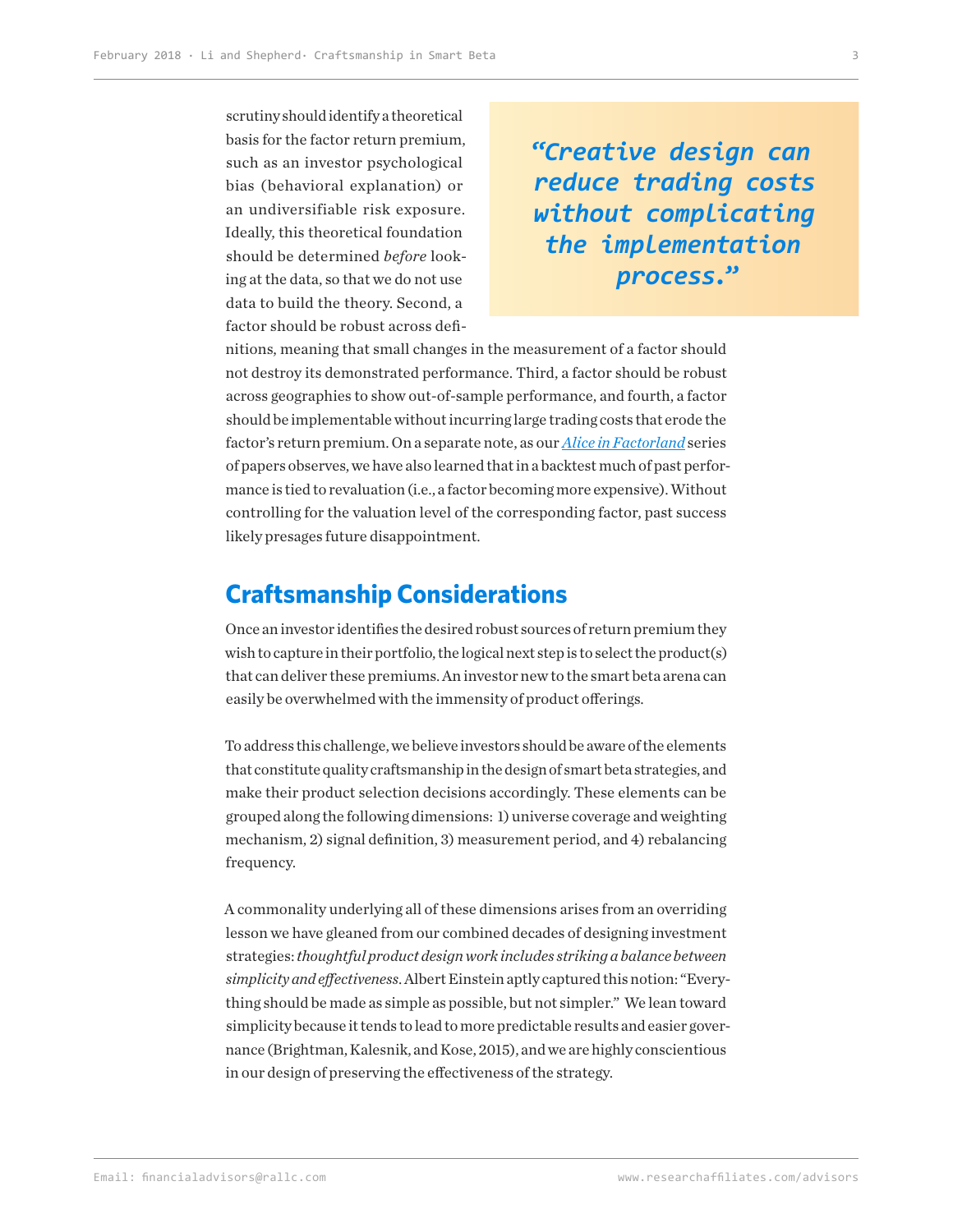As we explore each of the four craftsmanship dimensions, we will use the example of a strategy—the RAFI™ Fundamental Index—that relies on fundamental measures of company size to systematically rebalance against the market's constantly shifting expectations, and thereby harnessing a value premium (Arnott, 2006). Investors can apply the following framework to evaluate the craftsmanship elements of just about any smart beta strategy.

#### **Dimension #1: Universe coverage and weighting mechanism**

Decisions surrounding the universe coverage and weighting mechanisms of strategies can meaningfully impact investor portfolios because they influence the amount of liquidity available, which in turn affects transaction costs. For instance, if we invest in a strategy that allocates equal weights to all stocks with no consideration of the size of a company (an equal-weighted scheme), we inherently have a higher exposure to smaller companies, which tend to be less liquid and more expensive to trade. Unfortunately, most investors ignore liquidity issues because of the difficulty in observing their tangible impact on portfolio returns.

This dimension partially informs why we chose to avoid an equal-weighted approach, even though it is the simplest non-price-weighted weighting mechanism of all! Consider the comparative analysis conducted by Aked et al. (2014). The starting universes of the portfolios in the analysis include all stocks within the largest 85th percentile rank, either by cumulative market capitalization (for the cap-weighted and equal-weighted strategies) or by cumulative fundamental weight (for the fundamental strategy).<sup>2</sup> Both essentially cover a fixed portion of the market and are consistent with the practices of the most popular index providers.

A couple of observations: First, both an equal-weighted approach and a fundamental-weighted approach exploit a weakness in the cap-weighted approach—the tendency to overweight overpriced stocks and underweight underpriced stocks. So, as expected, both strategies meaningfully outperform the cap-weighted benchmark over the long run. Second, and more surprising, we observe a substantial difference in the performance of the fundamental approach and of the equal-weighted approach across the G7 countries: Australia, Canada, France, Germany, Italy, Japan, United Kingdom, and United States.

As we seek to understand the sources of this long-term excess return (i.e., where it comes from and whether it is sustainable), we find that the selection effect matters. An equal-weighted strategy inherently includes companies with market prices above what is justified by the respective company's economic size, because market capitalization is used as a criterion for selecting the stocks in the starting universe. In contrast, choosing stocks with a cumulative 85%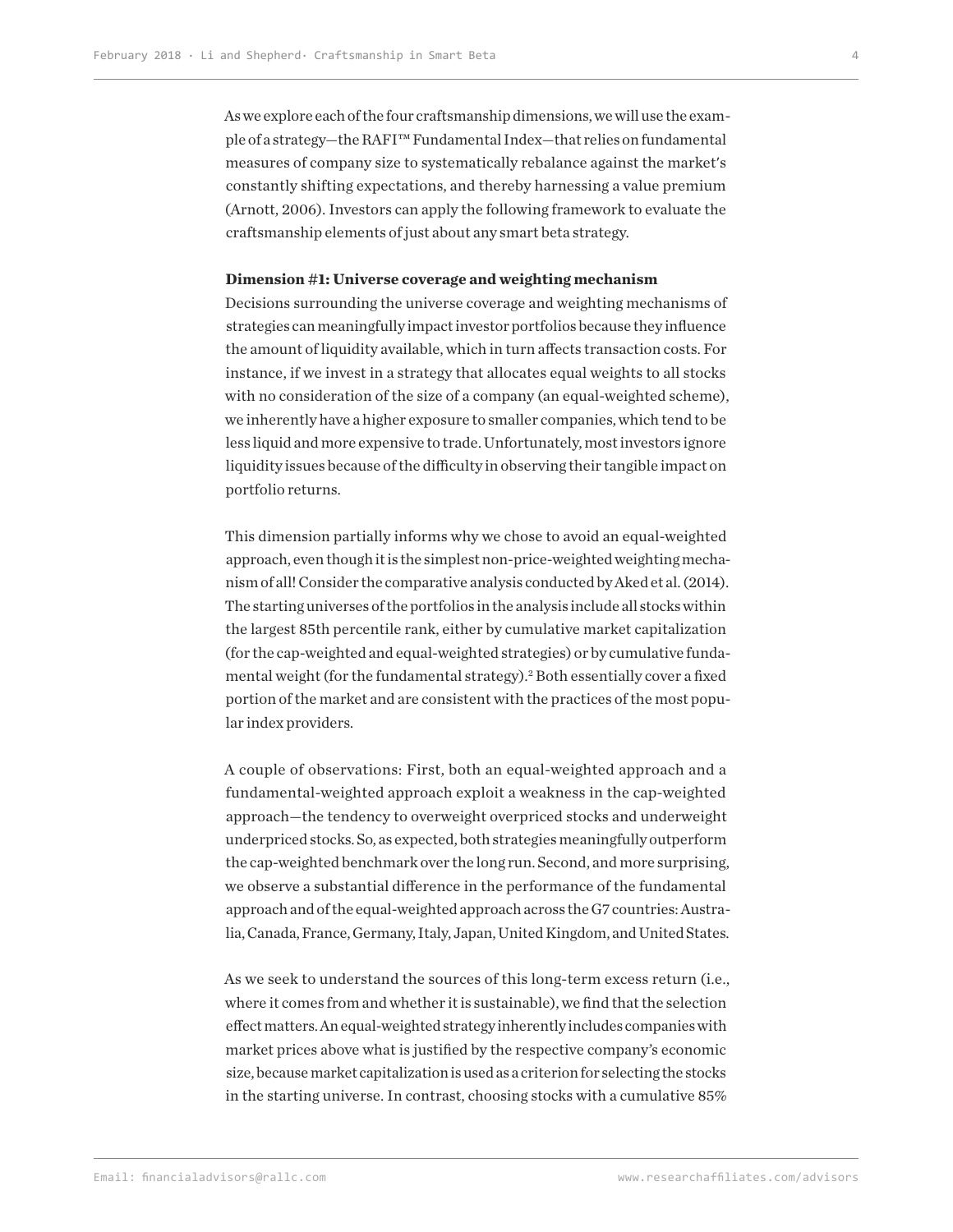| $-20 - 20$           |             |       |       |            |       |             |            |      |      |
|----------------------|-------------|-------|-------|------------|-------|-------------|------------|------|------|
|                      | Performance |       |       | Volatility |       |             | TE vs. CAP |      |      |
|                      | CAP         | RAFI  | EW    | RAFI-EW    | CAP   | <b>RAFI</b> | EW         | RAFI | EW   |
| Australia            | 12.4%       | 14.5% | 11.7% | 2.8%       | 23.4% | 23.2%       | 23.7%      | 2.9% | 4.4% |
| Canada               | 10.1%       | 13.1% | 11.2% | 2.0%       | 18.7% | 17.2%       | 18.4%      | 5.5% | 5.2% |
| France               | 12.8%       | 15.1% | 14.1% | 0.9%       | 21.3% | 22.3%       | 21.7%      | 5.0% | 4.1% |
| Germany              | 11.4%       | 14.6% | 12.4% | 2.3%       | 22.0% | 22.1%       | 19.8%      | 4.5% | 6.0% |
| Italy                | 10.0%       | 10.6% | 9.9%  | 0.7%       | 25.6% | 26.6%       | 25.5%      | 5.5% | 5.0% |
| Japan                | 5.0%        | 8.8%  | 6.2%  | 2.6%       | 22.1% | 22.2%       | 21.7%      | 5.8% | 5.6% |
| United Kingdom       | 11.7%       | 13.7% | 12.6% | 1.1%       | 18.0% | 19.3%       | 19.2%      | 4.4% | 4.5% |
| <b>United States</b> | 9.9%        | 11.9% | 11.0% | 0.9%       | 15.0% | 15.1%       | 16.4%      | 4.8% | 4.0% |
|                      |             |       |       |            |       |             |            |      |      |

Simulated Statistics of Cap-Weighted, RAFI, and Equal-Weighted Strategies by Country,  $1085 - 2012$ 

Source: Aked et al. (2014).

fundamental weight from the universe is less vulnerable to a negative selection effect.

When increasing the coverage of the starting universe of smart beta strategies (the universes would be identical if coverage were increased to 100%), the performance difference between the fundamental-weighted and equalweighted strategies shrinks because the selection effect becomes weaker, but with the tradeoff of substantially higher transaction costs. An equal-weighted index allocates a material portion of its holdings to very small companies, which tend to be less liquid and more expensive to trade relative to their larger counterparts. So, although excluding fundamental metrics from the index construction process simplifies the methodology, this design decision tends to be accompanied by a significant loss of potential performance advantage *in the presence of trading costs*.

#### **Dimension #2: Signal definition**

A number of considerations are important to keep in mind when we are defining the signals or measures to be used in a smart beta strategy. At first glance, it may appear that using fewer accounting measures in a Fundamental Index strategy would be preferable. After all, doing so would reduce the complexity that arises when 1) aggregating data with different magnitudes and 2) dealing with companies that do not pay out dividends or that have a negative book value.

Even when backtest results appear to strongly support a particular fundamental metric as the best signal—such as adjusted sales (sales adjusted by capital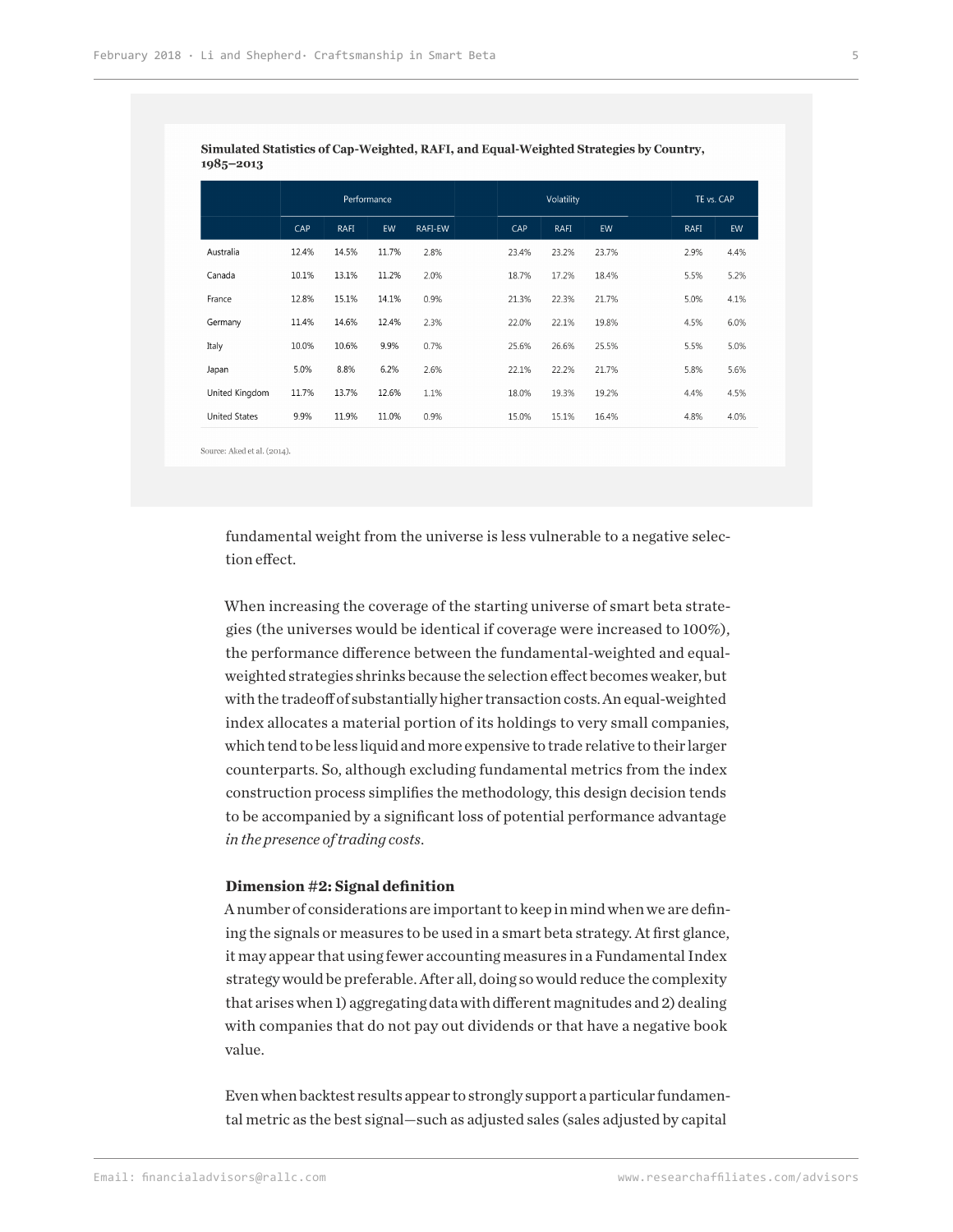| 1996-June 2017        | Return % | Volatilty % | Tracking Error % |
|-----------------------|----------|-------------|------------------|
| <b>MSCI ACWI</b>      | 6.9      | 15.4        | _                |
| <b>Adjusted Sales</b> | 10.8     | 15.1        | 4.3              |
| Cash Flow             | 10.1     | 15.9        | 3.8              |
| Dividends + Buybacks  | 10.1     | 15.0        | 4.5              |
| <b>Book Value</b>     | 9.4      | 16.7        | 4.5              |
| <b>RAFI Composite</b> | 10.2     | 15.5        | 3.9              |

#### Simulated Annualized Return, Volatility, and Tracking Error, Jan 1996-Jun 2017

Source: RAFI Indices, LLC.

structure) in the RAFI composite results displayed in the preceding table—we may lack a compelling reason why that metric's superior performance is likely to persist. Therefore, we find that using multiple measures<sup>3</sup> and simply averaging them helps avoid the dangers of overfitting data. We constantly remind ourselves and investors about the risks of data mining (Li and West, 2017, and Brightman, Li, and Liu, 2015) in light of strong evidence in the academic world of its prevalence in backtests (Harvey and Liu, 2018).

In short, we simply do not have a strong conviction about the relative advantage of one measure over another as being the best signal of performance. We also strive to be mindful of the caveats inherent to particular measures, which may make them an unreliable signal.<sup>4</sup> As a result, we have found the optimal approach to be to take a simple average in order to reduce measurement error and to provide a more stable anchor of a company's economic footprint.

#### **Dimension #3: Measurement period**

In selecting and defining the measures we use as signals, we aim to reduce the amount of trading to execute the strategy and we aim to smooth out the seasonality associated with accounting metrics. In this spirit, we have found that using a five-year average of the accounting metric, instead of the most recent year's metric, produces the best results.

Almost every design choice represents a double-edged sword, and we ensure the choice is made only after gauging the other side of the potentially sharp blade. Whereas one-year data hold the freshest information, these data also impact a stock's price most strongly. Therefore, a singular reliance on one-year financial information would introduce price-based stock selection and weighting through the back door, which would cause performance to decline and turnover to rise. By using a five-year average, we create a more stable anchor for rebalancing that leads to less trading and allows for smoothing the seasonality associated with accounting metrics in order to better capture a firm's contribution to the economy through a full business cycle.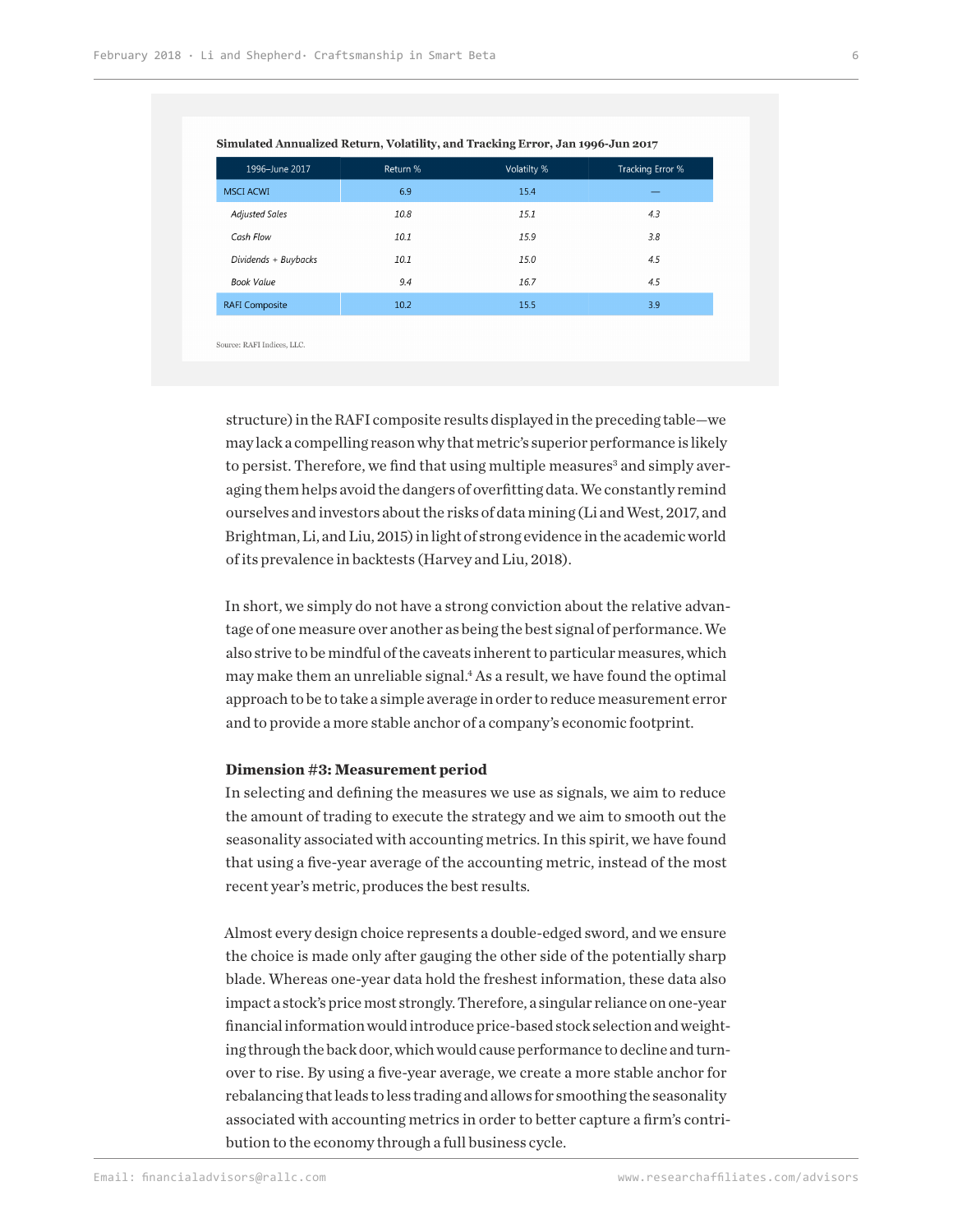#### Number of Years Used to Calculate Metrics, 1962-2010

|                             | Fundamental Index US Large |          |          |          |          |  |  |
|-----------------------------|----------------------------|----------|----------|----------|----------|--|--|
|                             | 5 Years                    | 4 Years  | 3 Years  | 2 Years  | 1 Year   |  |  |
| Annualized Return           | 11.77%                     | 11.64%   | 11.60%   | 11.55%   | 11.49%   |  |  |
| Return vs. 5-Yr. Return     | 0.00%                      | $-0.14%$ | $-0.18%$ | $-0.23%$ | $-0.29%$ |  |  |
| Volatility                  | 15.39%                     | 15.50%   | 15.51%   | 15.54%   | 15.51%   |  |  |
| Sharpe Turnover             | 0.41                       | 0.40     | 0.40     | 0.39     | 0.39     |  |  |
| Turnover                    | 11.2%                      | 11.5%    | 11.6%    | 11.9%    | 12.6%    |  |  |
| Turnover vs. 5-Yr. Turnover | 0.0%                       | 0.2%     | 0.4%     | 0.6%     | 1.3%     |  |  |

Source: Research Affiliates, LLC, using data from Compustat and CRSP for the period 1962-1983, and Worldscope and Datastream for the period 1984-2010, from Hsu, Kalesnik, and Xie (2012).

Decisions surrounding this design dimension apply across smart beta and factor strategies. For instance, if a signal such as momentum (or low volatility) has an inherently higher (lower) decay rate, then shortening (extending) its measurement horizon may lead to a better tradeoff between the effectiveness of capturing the factor and incorporating a more stable anchor that would, in turn, lower transaction costs and help preserve a given factor's net expected return premium.

#### **Dimension #4: Trading frequency and rebalancing dates**

The fourth design dimension focuses on rebalancing and why trading frequencies matter. Rebalancing frequency refers to how often the security weights in a portfolio are realigned to their anchor weights. Rebalancing dates refer to the fixed dates on which the rebalancing activity occurs. In the index world, common rebalancing frequencies are quarterly, semi-annual, or annual, and rebalancing dates are usually quarter-end or year-end. More complex methods exist but require execution expertise; for instance, a rebalancing event may be triggered when the distance between a stock's current weight and its target weight exceeds a predetermined threshold.

We believe creative design can reduce trading costs further—beyond the basic rebalancing frequency decision just explained—without overly complicating the implementation process. In our example using the RAFI Fundamental Index, we applied a method called the quarterly staggered rebalance (QSR), which spreads the portfolio turnover of an annual rebalancing over four quarters. We do this by creating an index equal weighted to four sub-indices identical in all respects except for the date at which the rebalance occurs.<sup>5</sup>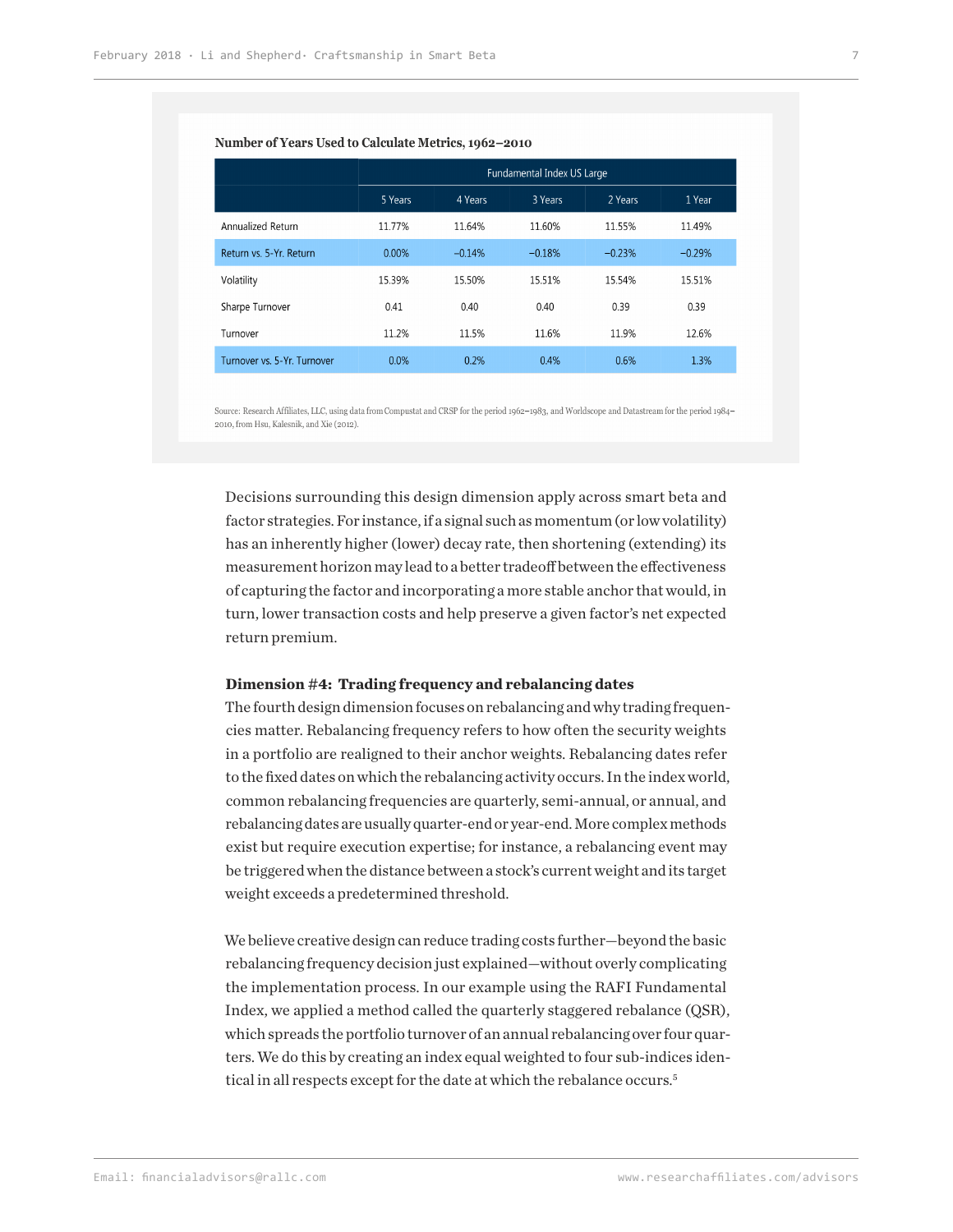**"***The difference in transaction costs is much greater than the difference in expense ratios.***"**

The QSR scheme preserves all the benefits of an annual rebalancing schedule, including total trading reduction and the avoidance of trading against price momentum, which improve a strategy's performance, net of costs, compared to a quarterly or semi-annual schedule. By rebalancing roughly only a quarter of

a portfolio's assets to the target weights at each quarter,<sup>6</sup> the portfolio moves toward its target weights more slowly, spreading trading over four days. Implementing the rebalancing in this manner effectively reduces the market impact caused by adverse price movements of the underlying securities (Aked and Moroz, 2015, and Frazzini, Israel, and Moskowitz, 2012). In addition, doing so mitigates entry-point risk, which should not matter in the long run, but can induce pain and regret for investors in the short run.

The rebalancing dates we use are the last business days of March, June, and September and the third Friday in December. We intentionally avoid the last business day of December because the market typically has limited liquidity around the holiday season and some international markets are closed. Yes, this is an exception to our rule, but one we believe is well worth making.

## **Putting It Together**

So now, let's put it all together. When we employ thoughtful design in choosing a strategy's 1) universe coverage and weighting mechanism, 2) signal definition(s), 3) measurement horizon, and 4) trading frequency and rebalancing dates, the combined outcome should be lower market impact costs without any sacrifice of a strategy's efficacy in capturing the premium delivered by the given factor.

Case in point: Across the most popular value smart-beta and factor approaches, RAFI Fundamental Index boasts the highest capacity, smallest turnover rate, and ultimately the lowest estimated trading costs. Certainly, an accurate estimate of transaction costs for different indices is hard to attain, but the relative advantage or disadvantage of one over the other is likely robust and persistent over time. The magnitude of the difference in transaction costs can easily be measured in double-digit basis points and is much greater than the difference in expense ratios of the different indices tracking exchange-traded funds.

The Research Affiliates [Smart Beta Interactive](https://interactive.researchaffiliates.com/smart-beta#!/strategies) tool provides a dashboard that allows investors to easily view, compare, and contrast smart-beta strategies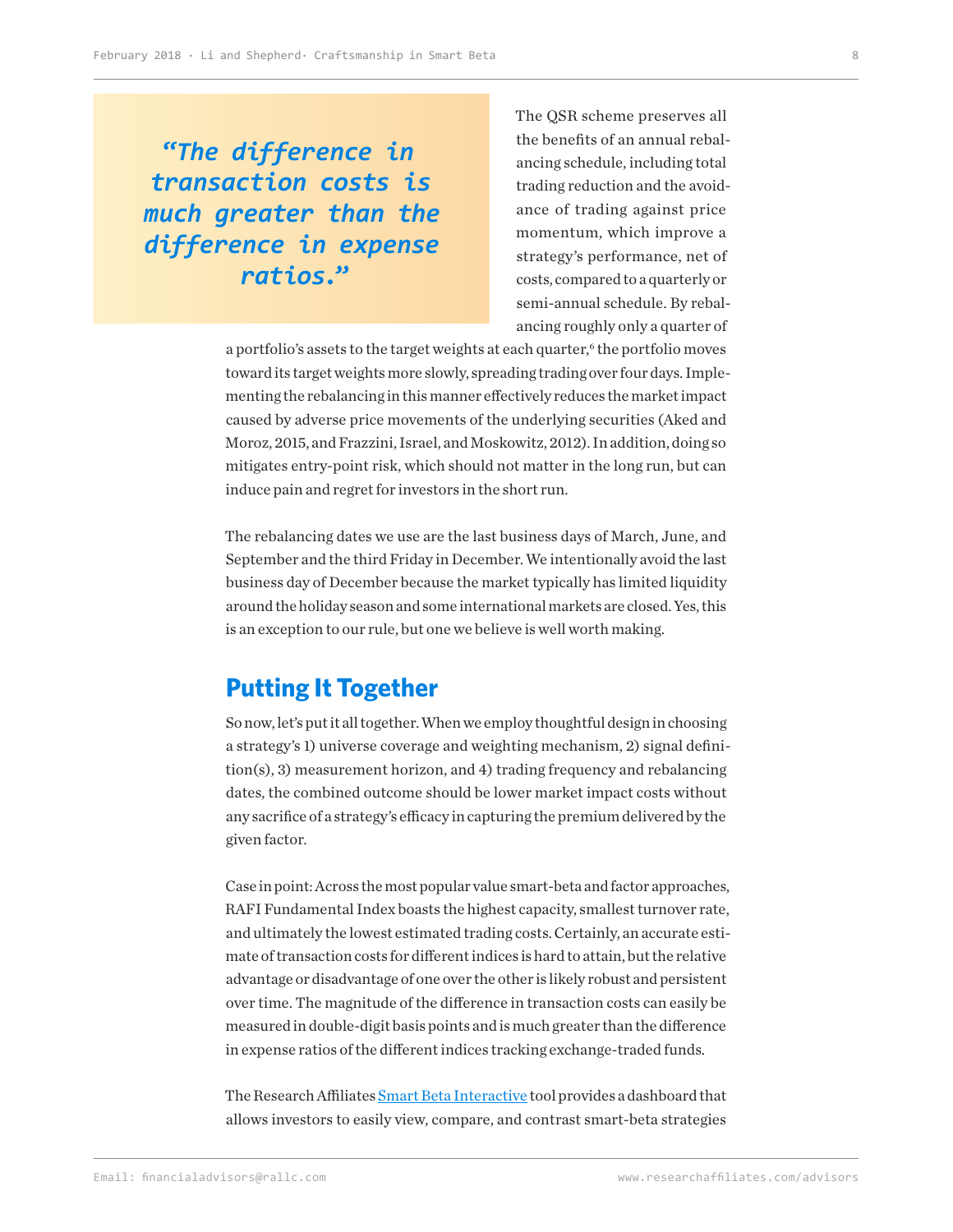

Source: Research Affiliates, LLC, Smart Beta Interactive. Annualized trading costs are estimated as the market impact of transactions, assuming \$10B in AUM for US and Global portfolios and \$1B in Emerging Markets. All data presented herein and on the Smart Beta Interactive website are estimates and is based on simulated portfolio computed by Research Affiliates, LLC, and does not reflect the performance of any product or strategy. The data is based upon reasonable beliefs of Research Affiliates, LLC, but it is not a guarantee of future performance. Forward looking statements speak only as of the data they are made and Research Affiliates, LLC, assumes no duty to and does not undertake to update forwardlooking statements. Forward-looking statements are subject to numerous assumptions, risks and uncertainties, which change over time. Actual results may differ materially from those anticipated in forward-looking statements. Please refer to disclosures.

and factors' expected annualized trading costs—along with the other measures that can influence transaction costs, such as capacity, turnover, weightedaverage market cap, and effective number of stocks. When investors thoughtfully analyze, and their selection decisions are guided by, the craftsmanship elements of smart beta products we have demonstrated in this article, they can raise the odds of preserving their portfolio's performance potential by reducing implementation costs.

Harvesting well-known return premiums—*simply and effectively*—tends to require us to step back and slow down to embrace details in design and implementation. Because our construction rules are systematic, we can expect these deltas to persist over time. Thus, careful research on these issues is likely to add enduring value to investment portfolios. In a world that values speed and complexity, the practice of considering the elements of craftsmanship is often underappreciated, even though the long-term payoff will be substantial.

We believe an awareness of the tangible, impactful craftsmanship criteria used in a product's design, coupled with the Research Affiliates online smart beta and asset allocation interactive tools, can improve long-run investment outcomes. As Yogi Berra once humorously quipped, "In theory there is no difference between theory and practice. In practice there is." We couldn't agree more.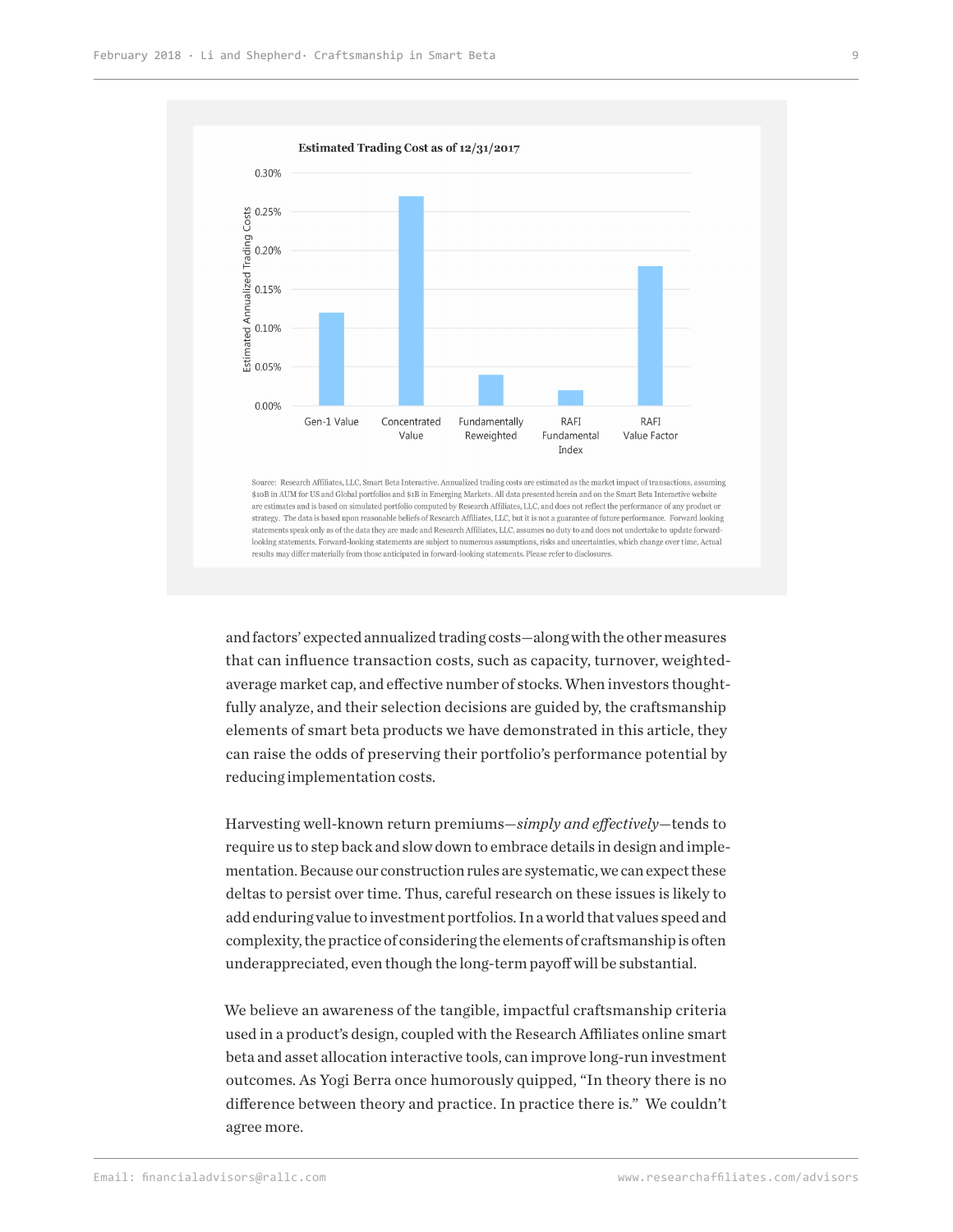## **References**

- Aked, Michael, Vitali Kalesnik, Engin Kose, Philip Lawton, and Max Moroz. 2014. ["Equal-Weight and Fundamental-Weight Index Investing:](https://www.researchaffiliates.com/en_us/publications/articles/249_equal_weight_and_fundamental_weight_index_investing.html)  [A Comparison of Two Smart Beta Strategies](https://www.researchaffiliates.com/en_us/publications/articles/249_equal_weight_and_fundamental_weight_index_investing.html)." Research Affiliates White Paper (May).
- Aked, Michael, and Max Moroz. 2015. ["The Market Impact of Passive](https://www.researchaffiliates.com/en_us/publications/journal-papers/218_the_market_impact_of_passive_trading.html)  [Trading](https://www.researchaffiliates.com/en_us/publications/journal-papers/218_the_market_impact_of_passive_trading.html)." *Journal of Trading*, vol. 10, no. 3 (Summer):5−12.
- Arnott, Robert. 2006. ["An Overwrought Orthodoxy](https://www.researchaffiliates.com/content/dam/ra/documents/Institutional_Investor_Dec_2006_An_Overwrought_Orthodoxy.pdf)." Institutional Investor *Magazine* (December).
- Arnott, Robert, Mark Clements, and Vitali Kalesnik. 2017. "Why Factor [Tilts Are Not Smart 'Smart Beta': Part II of Alice in Factorland.](https://www.researchaffiliates.com/en_us/publications/articles/610-why-factor-tilts-are-not-smart-smart-beta.html)" Research Affiliates Publications (May).
- Arnott, Robert, Vitali Kalesnik, Engin Kose, and Lillian Wu. 2017. "Can [Momentum Investing Be Saved? Part IV of Alice in Factorland.](https://www.researchaffiliates.com/en_us/publications/articles/637-can-momentum-investing-be-saved.html)" Research Affiliates Publications (October).
- Arnott, Robert, Vitali Kalesnik, and Lillian Wu. 2017. "The Incredible [Shrinking Factor Return: Part 1 of Alice in Factorland](https://www.researchaffiliates.com/en_us/publications/articles/601-the-incredible-shrinking-factor-return.html)." Research Affiliates Publications (April).
- -. 2017. "The Folly of Hiring Winners and Firing Losers: Part III of Alice [in Factorland.](https://www.researchaffiliates.com/en_us/publications/articles/630-the-folly-of-hiring-winners-and-firing-losers.html)" Research Affiliates Publications (September).
- Beck, Noah, Jason Hsu, Vitali Kalesnik, and Helga Kostka. 2016. "Will [Your Factor Deliver? An Examination of Factor Robustness and](https://www.researchaffiliates.com/en_us/publications/journal-papers/312_will_your_factor_deliver_an_examination_of_factor_robustness_and_implementation_costs_factor_zoology.html)  [Implementation Costs.](https://www.researchaffiliates.com/en_us/publications/journal-papers/312_will_your_factor_deliver_an_examination_of_factor_robustness_and_implementation_costs_factor_zoology.html)" *Financial Analysts Journal*, vol. 72, no. 5 (September/October):55−82.
- Brightman, Chris, Vitali Kalesnik, and Engin Kose. 2015. "[Elegant Design.](https://www.researchaffiliates.com/en_us/publications/articles/446_elegant_design.html)" Research Affiliates Publications (November).
- Brightman, Chris, Feifei Li, and Xi Liu. 2015. ["Chasing Performance with](https://www.researchaffiliates.com/en_us/publications/articles/470_chasing_performance_with_etfs.html)  [ETFs.](https://www.researchaffiliates.com/en_us/publications/articles/470_chasing_performance_with_etfs.html)" Research Affiliates Publications (November).
- Frazzini, Andrea, Ronen Israel, and Tobias J. Moskowitz. 2012. ["Trading](https://papers.ssrn.com/sol3/papers.cfm?abstract_id=2294498)  [Costs of Asset Pricing Anomalies.](https://papers.ssrn.com/sol3/papers.cfm?abstract_id=2294498)" Available at SSRN.
- Harvey, Campbell, and Yan Liu. 2018. "[Lucky Factors.](https://ssrn.com/abstract=2528780)" Available at SSRN.
- Hsu, Jason, Vitali Kalesnik, and Shelley Xie. 2012. "What Makes the Fundamental Index® Methodology Work?" Research Affiliates White Paper (October).
- Israel, Ronen, Sarah Jiang, and Adrienne Ross. 2018. "[Craftsmanship](http://jpm.iijournals.com/content/44/2/23) [Alpha: An Application to Style Investing](http://jpm.iijournals.com/content/44/2/23)." *Journal of Portfolio Management*, vol. 44, issue 2 (Multi-Asset Special Issue 2018): 23−39.
- Li, Feifei, and John West. 2017. "[Live from Newport Beach. It's Smart Beta!"](https://www.researchaffiliates.com/en_us/publications/articles/626-live-from-newport-beach-its-smart-beta.html) Research Affiliates Publications (August).

## **Endnotes**

- 1. At Research Affiliates, we have long emphasized and labeled this important element as "product design." A hat tip is in order to AQR's Ronen Israel whom we first heard say "craftsmanship" a more succinct and descriptive term—at the 2017 Morningstar Investment Conference. Indeed, we encourage readers to explore Israel, Jing, and Ross (2018).
- 2. The official method of Aked et al. (2014) uses an 86% cutoff point to define large/mid universe.
- 3. Israel, Jiang, and Ross (2018) also concluded that using multiple signals to capture a desired factor exposure is preferred when a single perfect definition does not exist.
- 4. For example, relying on sales alone can unintentionally result in an approach that emphasizes companies that run with a thin profit margin, such as Walmart. Book value can place too much weight on firms, such as Ford and General Motors, that invest heavily in capital expenditures (property, industrial buildings, and equipment), but do not produce value for their shareholders, and a reliance on dividends may lead to underweighting growthoriented stocks, such as Google, with a low payout to investors.
- 5. Israel, Jiang, and Ross (2018) suggest that spreading out trading is an effective way to lower market impact.
- 6. Another way to think about this is that the portfolio is being moved about one-fourth toward its target positions at the quarterly rebalancing date, so the total turnover is equivalent to an annual rebalance.